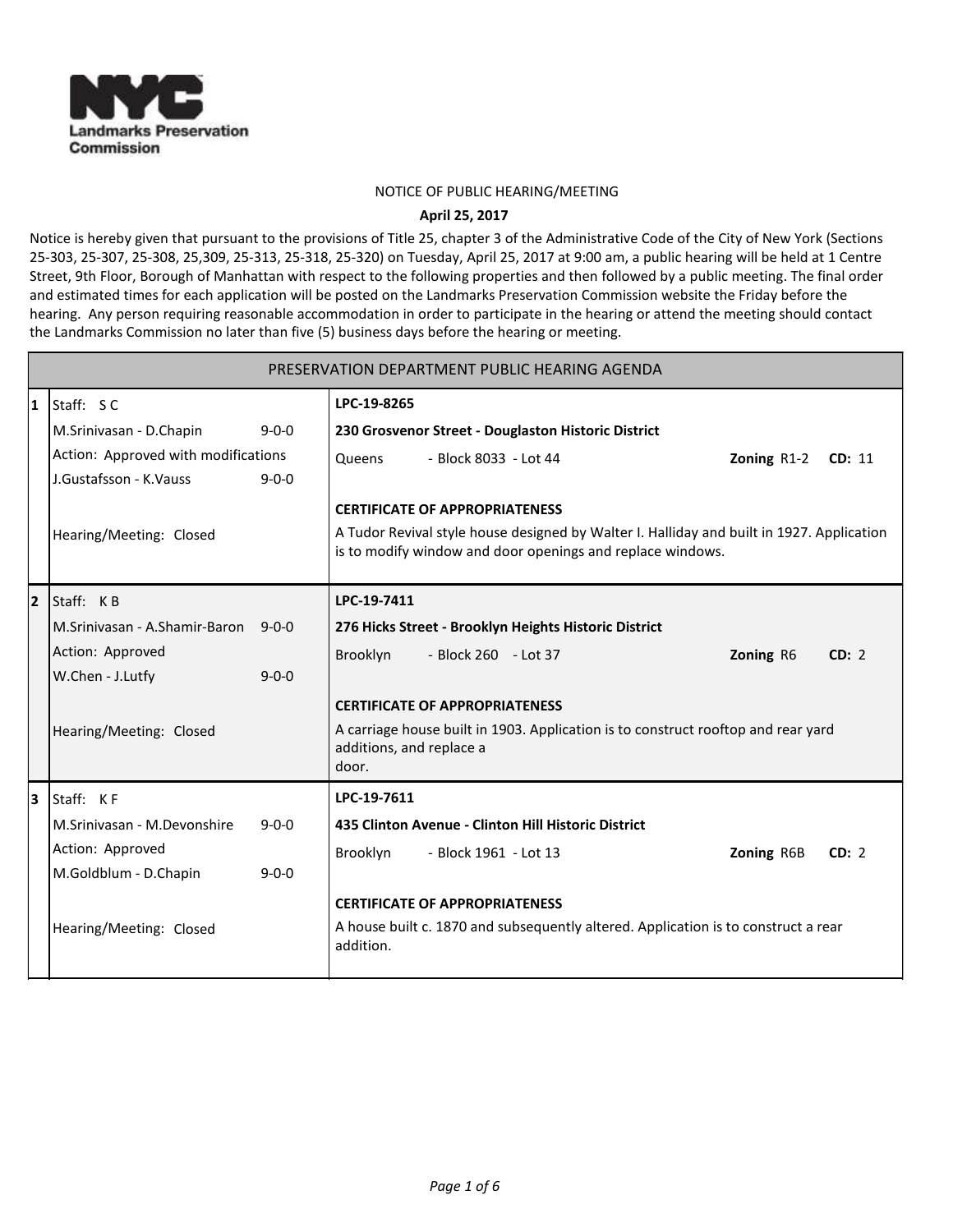| 4 | Staff: CM                                    | LPC-18-7617                                                                                                                        |
|---|----------------------------------------------|------------------------------------------------------------------------------------------------------------------------------------|
|   | M.Sriniyasan - W.Chen<br>$9 - 0 - 0$         | 281 Cumberland Street - Fort Greene Historic District                                                                              |
|   | Action: Approved                             | Brooklyn<br>Zoning R6B<br>CD: 2<br>- Block 2119 - Lot 21                                                                           |
|   | A.Shamir-Baron - J.Gustafsson<br>$9 - 0 - 0$ |                                                                                                                                    |
|   |                                              | <b>CERTIFICATE OF APPROPRIATENESS</b>                                                                                              |
|   | Hearing/Meeting: Closed                      | An Italianate style rowhouse built c. 1853-1855. Application is to excavate an areaway,                                            |
|   |                                              | install rooftop HVAC equipment, and excavate and construct a rear yard addition.                                                   |
| 5 | Staff: SC                                    | LPC-19-7155                                                                                                                        |
|   | M.Srinivasan - J.Lutfy<br>$9 - 0 - 0$        | 116 Lafayette Avenue - Fort Greene Historic District                                                                               |
|   | Action: Approved                             | Brooklyn<br>- Block 2118 - Lot 23<br>CD: 2<br><b>Zoning R6B</b>                                                                    |
|   | M.Devonshire - D.Chapin<br>$9 - 0 - 0$       |                                                                                                                                    |
|   |                                              | <b>CERTIFICATE OF APPROPRIATENESS</b>                                                                                              |
|   | Hearing/Meeting: Closed                      | An Italianate style rowhouse designed by Robert White and built in 1860. Application is                                            |
|   |                                              | to demolish a dormer window, and install a mansard roof.                                                                           |
| 6 | Staff: HH                                    | LPC-19-2487                                                                                                                        |
|   | M.Srinivasan - J.Gustafsson<br>$9 - 0 - 0$   | 4 Verandah Place - Cobble Hill Historic District                                                                                   |
|   | Action: Approved with modifications          |                                                                                                                                    |
|   | K.Vauss - A.Shamir-Baron<br>$8 - 1 - 0$      | CD: 6<br>Brooklyn<br>Zoning R6<br>- Block 301 - Lot 7502                                                                           |
|   |                                              |                                                                                                                                    |
|   |                                              | <b>CERTIFICATE OF APPROPRIATENESS</b><br>A brick house built c. 1841-47. Application is to construct a rooftop addition.           |
|   | Hearing/Meeting: Closed                      |                                                                                                                                    |
|   |                                              |                                                                                                                                    |
| 7 | Staff: JC                                    | LPC-18-1560                                                                                                                        |
|   | M.Srinivasan - K.Vauss<br>$9 - 0 - 0$        | 55 7th Avenue - Park Slope Historic District                                                                                       |
|   | Action: Approved with modifications          | Brooklyn<br>- Block 1059 - Lot 2<br>CD: 6<br>Zoning R6A                                                                            |
|   | W.Chen - D.Chapin<br>$9 - 0 - 0$             |                                                                                                                                    |
|   |                                              | <b>CERTIFICATE OF APPROPRIATENESS</b>                                                                                              |
|   | Hearing/Meeting: Closed                      | A Second Empire style rowhouse built in 1871-72. Application is to construct a rooftop<br>addition.                                |
|   |                                              |                                                                                                                                    |
| 8 | Staff: EW                                    | LPC-19-4580                                                                                                                        |
|   | M.Srinivasan - M.Goldblum<br>$9 - 0 - 0$     | 119 Prospect Place - Prospect Heights Historic District                                                                            |
|   | Action: Approved with modifications          | Brooklyn<br>- Block 1150 - Lot 61<br>Zoning R6B, R CD: 8                                                                           |
|   |                                              |                                                                                                                                    |
|   | M.Devonshire - J.Gustafsson<br>$9 - 0 - 0$   |                                                                                                                                    |
|   |                                              | <b>CERTIFICATE OF APPROPRIATENESS</b>                                                                                              |
|   | Hearing/Meeting: Closed                      | A neo-Grec style rowhouse designed by Thomas K. Schermerhorn and built c. 1884.<br>Application is to construct a rooftop addition. |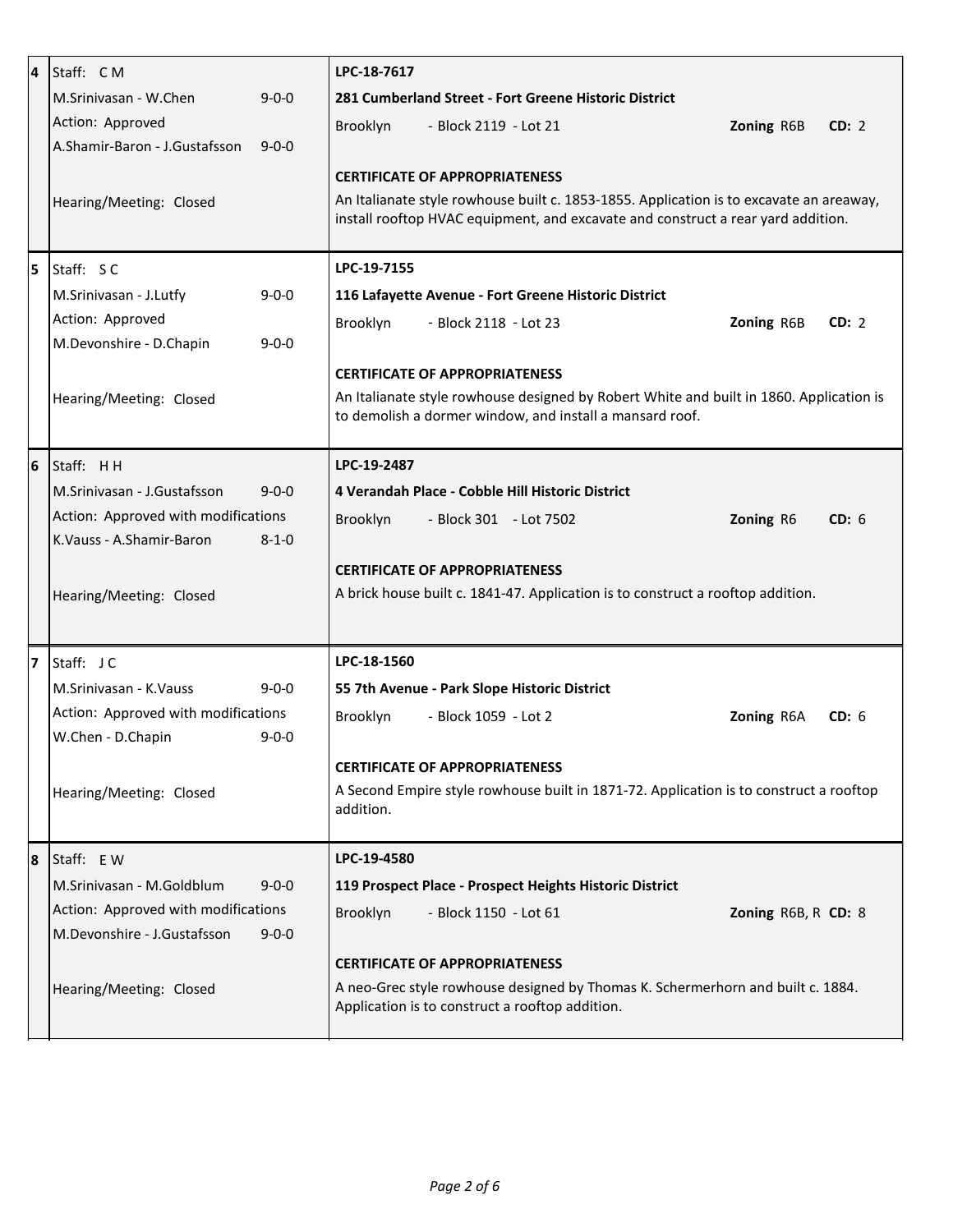| 9 | Staff: MS                                           | LPC-19-8602                                                                                                                        |
|---|-----------------------------------------------------|------------------------------------------------------------------------------------------------------------------------------------|
|   | M.Srinivasan - M.Devonshire<br>$9 - 0 - 0$          | 80 Maple Street - Prospect Lefferts Gardens Historic District                                                                      |
|   | Action: Approved                                    | Brooklyn<br>- Block 5031 - Lot 40<br>Zoning R2<br>CD: 9                                                                            |
|   | A.Shamir-Baron - K.Vauss<br>$9 - 0 - 0$             |                                                                                                                                    |
|   |                                                     | <b>CERTIFICATE OF APPROPRIATENESS</b>                                                                                              |
|   | Hearing/Meeting: Closed                             | A house with Georgian and Spanish Mission Revival style details, designed by Bly &                                                 |
|   |                                                     | Hamann built in 1924. Application is to install new windows, alter an entrance and step<br>and install a through-the -wall louver. |
|   | $10$ Staff: ES                                      | LPC-19-10183                                                                                                                       |
|   | M.Sriniyasan - K.Vauss<br>$9 - 0 - 0$               | 790 Bushwick Avenue - Brooklyn Public Library, DeKalb Branch - Individual Landmark                                                 |
|   | Action: Approved                                    | Brooklyn<br>- Block 3241 - Lot 18<br>Zoning R6<br>CD: 4                                                                            |
|   | D.Chapin - J.Lutfy<br>$6 - 3 - 0$                   |                                                                                                                                    |
|   |                                                     | <b>BINDING REPORT</b>                                                                                                              |
|   | Hearing/Meeting: Closed                             | A Classical Revival style library building designed by William B. Tubby, and built in 1904-                                        |
|   |                                                     | 05. Application is to install signage.                                                                                             |
|   |                                                     |                                                                                                                                    |
|   | $11$ Staff: ES                                      | LPC-19-10186                                                                                                                       |
|   | $9 - 0 - 0$<br>M.Srinivasan - D.Chapin              | 361 Lewis Avenue - Brooklyn Public Library, Macon Branch - Bedford-Stuyvesant/Expa                                                 |
|   | Action: Approved                                    | Brooklyn<br>- Block 1665 - Lot 1<br>Zoning R6B<br>CD: 3                                                                            |
|   | K.Vauss - J.Lutfy<br>$6 - 3 - 0$                    |                                                                                                                                    |
|   |                                                     | <b>BINDING REPORT</b>                                                                                                              |
|   | Hearing/Meeting: Closed                             | A Beaux Arts style library building designed by Richard A. Walker of Walker & Morris                                               |
|   |                                                     | and built in 1907. Application is to install signage.                                                                              |
|   | 12 Staff: $E S$                                     | LPC-19-10187                                                                                                                       |
|   | M.Srinivasan - M.Devonshire<br>$9 - 0 - 0$          | 431 6th Avenue - Brooklyn Public Library, Park Slope Branch - Individual Landmark                                                  |
|   | Action: Approved                                    | Brooklyn<br>- Block 1006 - Lot 1<br>Zoning R6B<br>CD: 6                                                                            |
|   | D.Chapin - J.Gustafsson<br>$6 - 3 - 0$              |                                                                                                                                    |
|   |                                                     | <b>BINDING REPORT</b>                                                                                                              |
|   | Hearing/Meeting: Closed                             | A Classical style library building designed by Raymond F. Almirall and built in 1906.                                              |
|   |                                                     | Application is to install signage.                                                                                                 |
|   | $13$ Staff: ES                                      | LPC-19-10185                                                                                                                       |
|   | M.Srinivasan - M.Goldblum                           |                                                                                                                                    |
|   | $9 - 0 - 0$                                         | 240 Division Avenue - Brooklyn Public Library, Williamsburgh Branch - Individual Land                                              |
|   | Action: Approved<br>W.Chen - K.Vauss<br>$7 - 2 - 0$ | Brooklyn<br>- Block 2189 - Lot 1<br>Zoning R6<br>CD: 1                                                                             |
|   |                                                     |                                                                                                                                    |
|   |                                                     | <b>BINDING REPORT</b>                                                                                                              |
|   | Hearing/Meeting: Closed                             | A Beaux-Arts style library building designed by Richard A. Walker and built in 1903-05.<br>Application is to install signage.      |
|   |                                                     |                                                                                                                                    |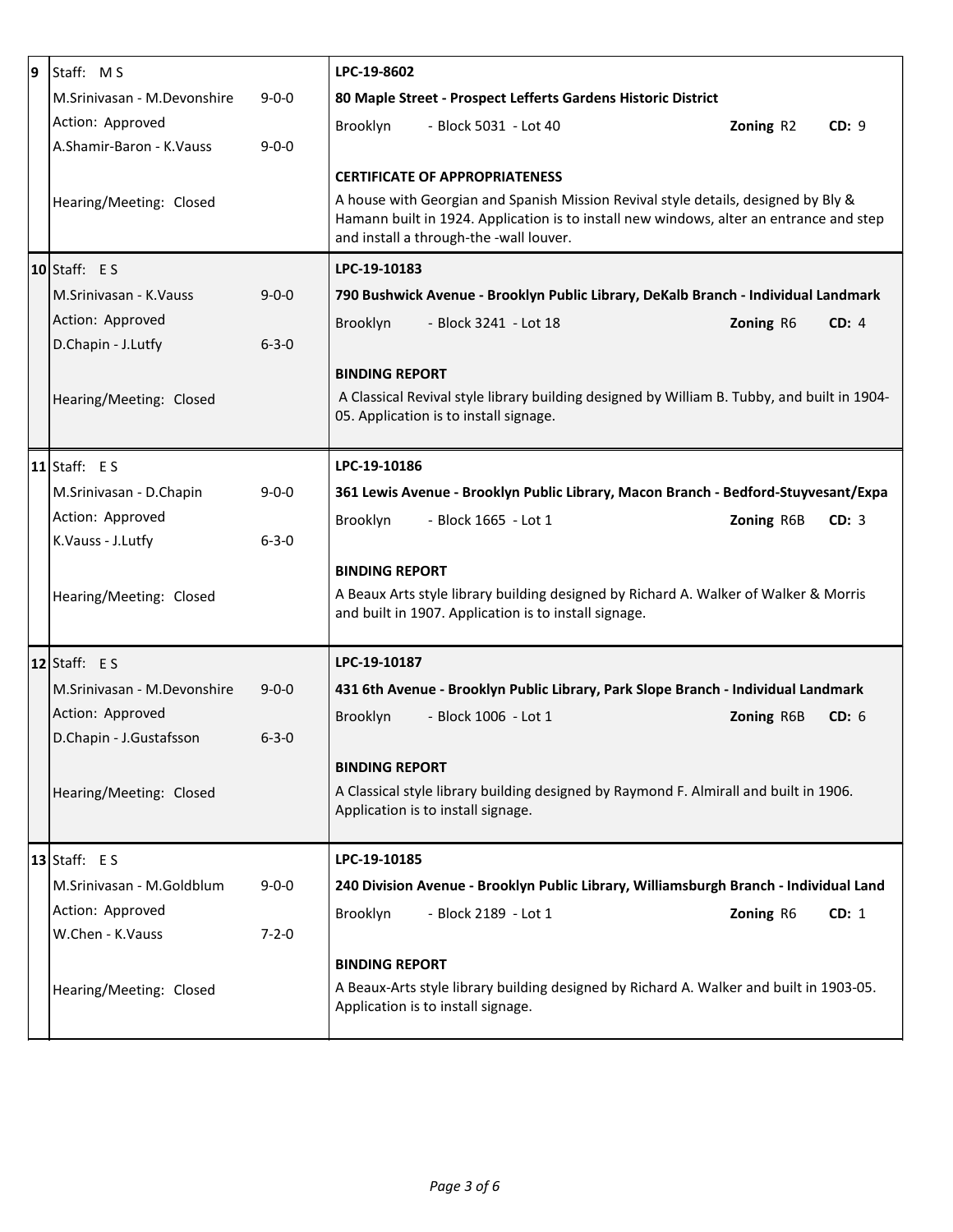| 14 Staff: $E S$                          | LPC-19-10184                                                                                                                                                                       |
|------------------------------------------|------------------------------------------------------------------------------------------------------------------------------------------------------------------------------------|
| M.Sriniyasan - A.Shamir-Baron 9-0-0      | 581 Mother Gaston Boulevard - Brooklyn Public Library, Stone Avenue Branch - Individ                                                                                               |
| Action: Approved with modifications      | Brooklyn<br>- Block 3794 - Lot 18<br>Zoning R6<br>CD: 16                                                                                                                           |
| D.Chapin - J.Gustafsson<br>$6 - 3 - 0$   |                                                                                                                                                                                    |
|                                          | <b>BINDING REPORT</b>                                                                                                                                                              |
| Hearing/Meeting: Closed                  | A Jacobean Revival style library building designed by William B. Tubby and built in 1913-                                                                                          |
|                                          | 14. Application is to install signage.                                                                                                                                             |
|                                          |                                                                                                                                                                                    |
| 15 Staff: $E S$                          | LPC-19-10188                                                                                                                                                                       |
| M.Srinivasan - J.Lutfy<br>$9 - 0 - 0$    | 380 Washington Avenue - Brooklyn Public Library, Clinton Hill Branch - Clinton Hill Hist                                                                                           |
| Action: Approved with modifications      | Brooklyn<br>- Block 1945 - Lot 36<br>Zoning R6B<br>CD: 2                                                                                                                           |
| J.Gustafsson - K.Vauss<br>$9 - 0 - 0$    |                                                                                                                                                                                    |
|                                          | <b>BINDING REPORT</b>                                                                                                                                                              |
| Hearing/Meeting: Closed                  | A library building designed by Bonsignore, Brignati, Goldstein & Mazzotta, and built in                                                                                            |
|                                          | 1974. Application is to install signage.                                                                                                                                           |
| $16$ Staff: ES                           | LPC-19-10189                                                                                                                                                                       |
|                                          |                                                                                                                                                                                    |
| M.Srinivasan - M.Goldblum<br>$9 - 0 - 0$ | 10 Grand Army Plaza - Brooklyn Public Library, Central Building - Individual Landmark                                                                                              |
| Action: Approved                         | CD: 9<br>Brooklyn<br>- Block 1183 - Lot 2<br>Zoning R6                                                                                                                             |
| A.Shamir-Baron - M.Devonshire 9-0-0      |                                                                                                                                                                                    |
|                                          | <b>BINDING REPORT</b>                                                                                                                                                              |
| Hearing/Meeting: Closed                  | A Modern Classical style library building with Art Deco detailing designed by Alfred<br>Morton Githens and Francis Keally and built in 1935-41. Application is to install signage. |
|                                          |                                                                                                                                                                                    |
| 17 Staff: $ML$                           | LPC-19-6039                                                                                                                                                                        |
| M.Srinivasan - F.Bland<br>$10 - 0 - 0$   | 248 West 71st Street - West End - Collegiate Historic District Extension                                                                                                           |
| Action: Approved                         | Manhattan<br>- Block 1162 - Lot 54<br>Zoning 8C<br>CD: 7                                                                                                                           |
| J.Gustafsson - D.Chapin<br>$10 - 0 - 0$  |                                                                                                                                                                                    |
|                                          | <b>CERTIFICATE OF APPROPRIATENESS</b>                                                                                                                                              |
|                                          | A Renaissance Revival style rowhouse with alterations designed by Thom & Wilson and                                                                                                |
| Hearing/Meeting: Closed                  | built in 1892. Application is to modify the front façade and areaway, excavate at the                                                                                              |
|                                          | areaway and rear yard, and construct rooftop and rear yard additions.                                                                                                              |
| $18$ Staff: CM                           | LPC-19-8625                                                                                                                                                                        |
| M.Srinivasan - K.Vauss<br>$10 - 0 - 0$   | 10 East 63rd Street - Upper East Side Historic District                                                                                                                            |
| Action: Approved                         | Manhattan<br>- Block 1377 - Lot 64<br>Zoning R8B<br>CD: 8                                                                                                                          |
| F.Bland - J.Lutfy<br>$10 - 0 - 0$        |                                                                                                                                                                                    |
|                                          | <b>CERTIFICATE OF APPROPRIATENESS</b>                                                                                                                                              |
| Hearing/Meeting: Closed                  | A residence originally built by James E. Ware in 1878-79 and redesigned in the neo-                                                                                                |
|                                          | Classical style by A. Wallace McCrea in 1922. Application is to excavate the rear yard.                                                                                            |
|                                          |                                                                                                                                                                                    |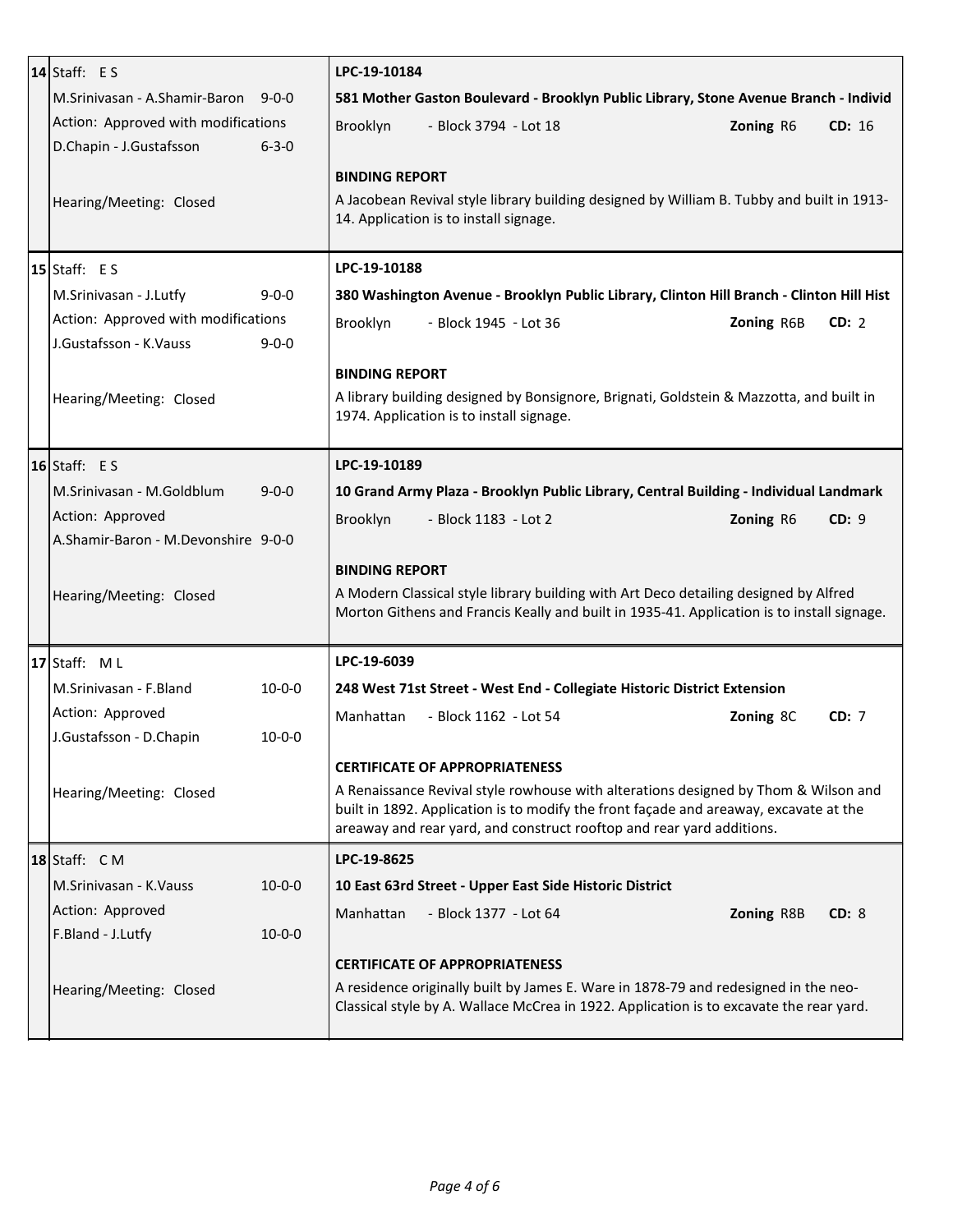| $ 19 $ Staff: E S                        | LPC-19-6869                                                                                                                                                                    |
|------------------------------------------|--------------------------------------------------------------------------------------------------------------------------------------------------------------------------------|
| M.Srinivasan - W.Chen<br>$9 - 0 - 0$     | 1 West 53rd Street - St. Thomas' Church and St. Thomas' Parish House - Individual Lan                                                                                          |
| Action: Approved                         | Manhattan<br>Zoning $C5-3$ CD: 5<br>- Block 1269 - Lot 30                                                                                                                      |
| M.Devonshire - M.Goldblum<br>$9 - 0 - 0$ |                                                                                                                                                                                |
| F.Bland (Recused)                        | <b>CERTIFICATE OF APPROPRIATENESS</b>                                                                                                                                          |
| Hearing/Meeting: Closed                  | A Neo-Gothic style church building designed by Cram, Goodhue & Ferguson and built                                                                                              |
|                                          | between 1906-1913. Application is to install signage.                                                                                                                          |
| $ 20 $ Staff: KB                         | LPC-19-09644                                                                                                                                                                   |
| $8 - 0 - 0$<br>M.Sriniyasan - F.Bland    | 301 Park Avenue - Waldorf-Astoria Hotel Interiors - Individual and Interior Landmark                                                                                           |
| Action: Approved                         | Manhattan<br>- Block 1304 - Lot 7501<br>CD: 5<br><b>Zoning C5-3</b>                                                                                                            |
| W.Chen - J.Gustafsson<br>$8 - 0 - 0$     |                                                                                                                                                                                |
|                                          | <b>CERTIFICATE OF APPROPRIATENESS</b>                                                                                                                                          |
| Hearing/Meeting: Closed                  | An Art Deco style hotel skyscraper designed by Schultze & Weaver and built in 1931.                                                                                            |
|                                          | Application is to alter portions of the designated interior spaces.                                                                                                            |
| $ 21 $ Staff: KB                         | LPC-19-09647                                                                                                                                                                   |
| M.Srinivasan - A.Shamir-Baron 8-0-0      | 301 Park Avenue - Waldorf-Astoria Hotel - Individual and Interior Landmark                                                                                                     |
|                                          |                                                                                                                                                                                |
| Action: Approved                         | - Block 1304 - Lot 7501<br>Zoning C5-3 CD: 5<br>Manhattan                                                                                                                      |
| D.Chapin - J.Lutfy<br>$8 - 0 - 0$        |                                                                                                                                                                                |
|                                          | <b>CERTIFICATE OF APPROPRIATENESS</b>                                                                                                                                          |
| Hearing/Meeting: Closed                  | An Art Deco style hotel skyscraper designed by Schultze & Weaver and built in 1931.<br>Application is to alter the facades, create window and door openings, construct rooftop |
|                                          | additions, and install marquees and storefronts.                                                                                                                               |
| Staff: AJ                                | LPC-18-6649                                                                                                                                                                    |
|                                          | 120 Warwick Avenue - Douglaston Historic District                                                                                                                              |
| Action: Laid over                        | - Block 8026 - Lot 25<br>Queens<br>Zoning R1-2<br>CD: 11                                                                                                                       |
|                                          |                                                                                                                                                                                |
|                                          | <b>CERTIFICATE OF APPROPRIATENESS</b>                                                                                                                                          |
| Hearing/Meeting:                         | An English Cottage style house designed by Froehlich and Quackenbush, Inc. and built in                                                                                        |
|                                          | 1925. Application is to construct an addition.                                                                                                                                 |
|                                          |                                                                                                                                                                                |
| Staff: JJ                                | <b>LUNCH</b>                                                                                                                                                                   |
|                                          | <b>LUNCH</b>                                                                                                                                                                   |
| <b>LUNCH</b>                             |                                                                                                                                                                                |
|                                          |                                                                                                                                                                                |
|                                          |                                                                                                                                                                                |
|                                          |                                                                                                                                                                                |
|                                          |                                                                                                                                                                                |
|                                          |                                                                                                                                                                                |